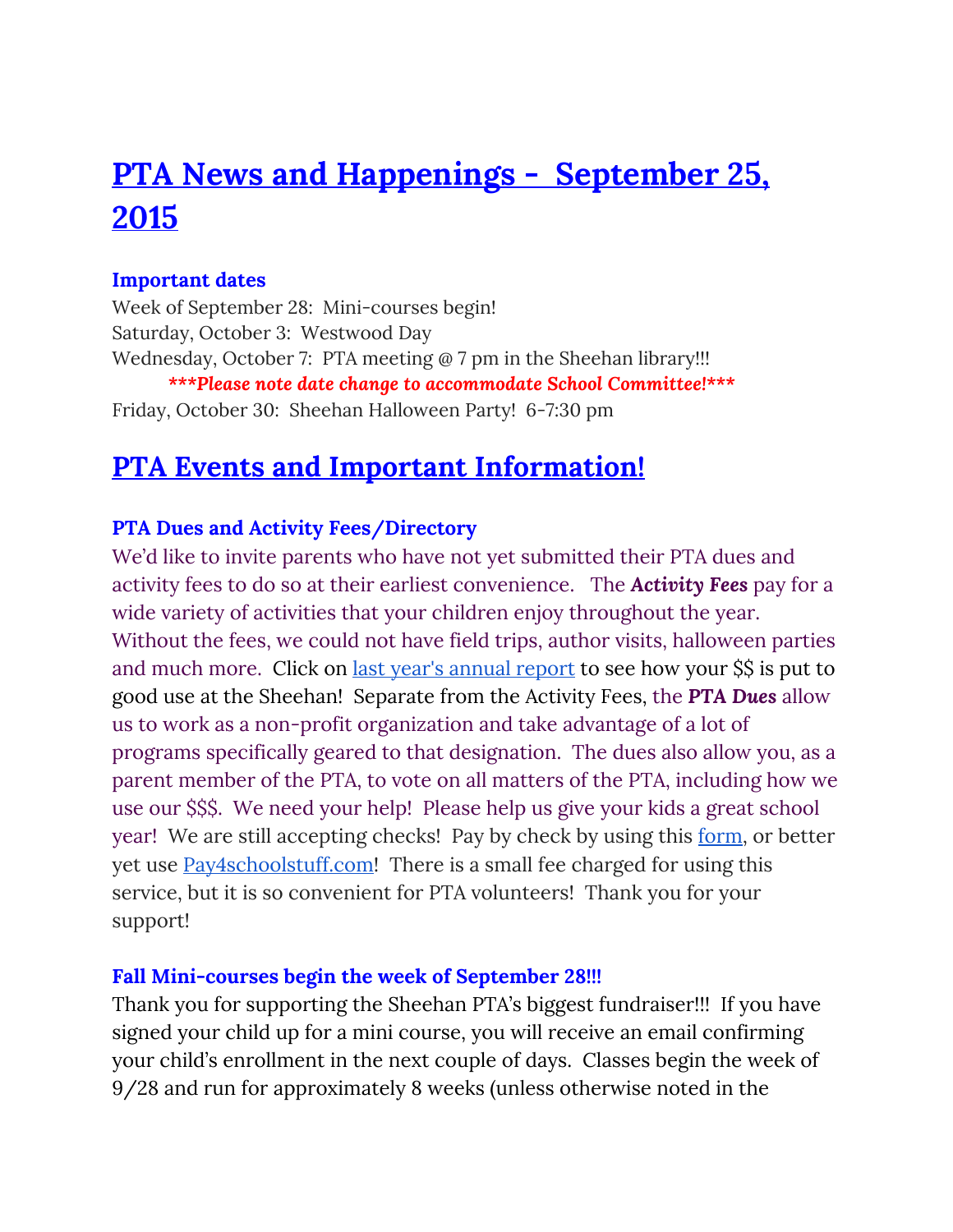schedule and in your confirmation email). Please remember to send your child with a NUT FREE snack to eat between dismissal and the start of class. If your child is doing an active class, please send appropriate footwear and a water bottle. Also, please be sure to pick your child up on time at **4:15**in the cafeteria lobby on the day of his/her mini-course *and sign him or her out with the Parents-in-Charge.*Any questions? Please contact our mini-course team: Joy Hurley, jjhurley5@verizon.net, Danielle Meagher, meagherd77@verizon.net, Ashley Tuccillo, ashleyfkennedy@msn.com, and Julia Hauck, [jbhauck@verizon.net.](mailto:jbhauck@verizon.net)

#### **Westwood Day is October 3! Sign-up and Save the Date!**

It's time to sign up for the Westwood Day one mile kids' fun run! We would love to take home the School Spirit trophy for the 4th year in a row! The race is free for all students! Click [here](http://www.active.com/westwood-ma/running/distance-running-races/westwood-day-5k-and-1-mile-fun-run-2015?int=) to sign up. We would love for all Sheehan students to wear their Field Day T-shirts to show their school spirit!

#### **First PTA meeting is Wednesday, October 7 !!! Mark your calendar!!!**

Please join us on *Wednesday, October 7, at 7 pm*in the Sheehan Library for our first PTA meeting of the 2015-16 school year! The meeting date change was made to accommodate *Westwood School Committee Member Brian Kelly and Superintendent John Antonucci*, who will be present to inform and answer any questions you may have surrounding School Committee issues. Additionally, we will begin the process of officially voting and welcoming the newest members of our board: Karin Albers (Co-President) and Stacey Greally (Co-Secretary)! **\*\*\*We need your vote!!!\*\*\***

#### **Halloween Party: Save the Date! Friday October 30th**

Please save the date, **Friday, October 30th**, for what is sure to be a "spooktacular" night of fun for the whole family! *Look for the Halloween Party flyer to be coming home in backpacks soon.*

- **6:00 - 7:30pm**
- Kids are welcome to wear their costumes.
- DJ, snacks, and bake sale
- Plenty of games and crafts for the younger kids
- The famous "Haunted Hallway" for the older ones!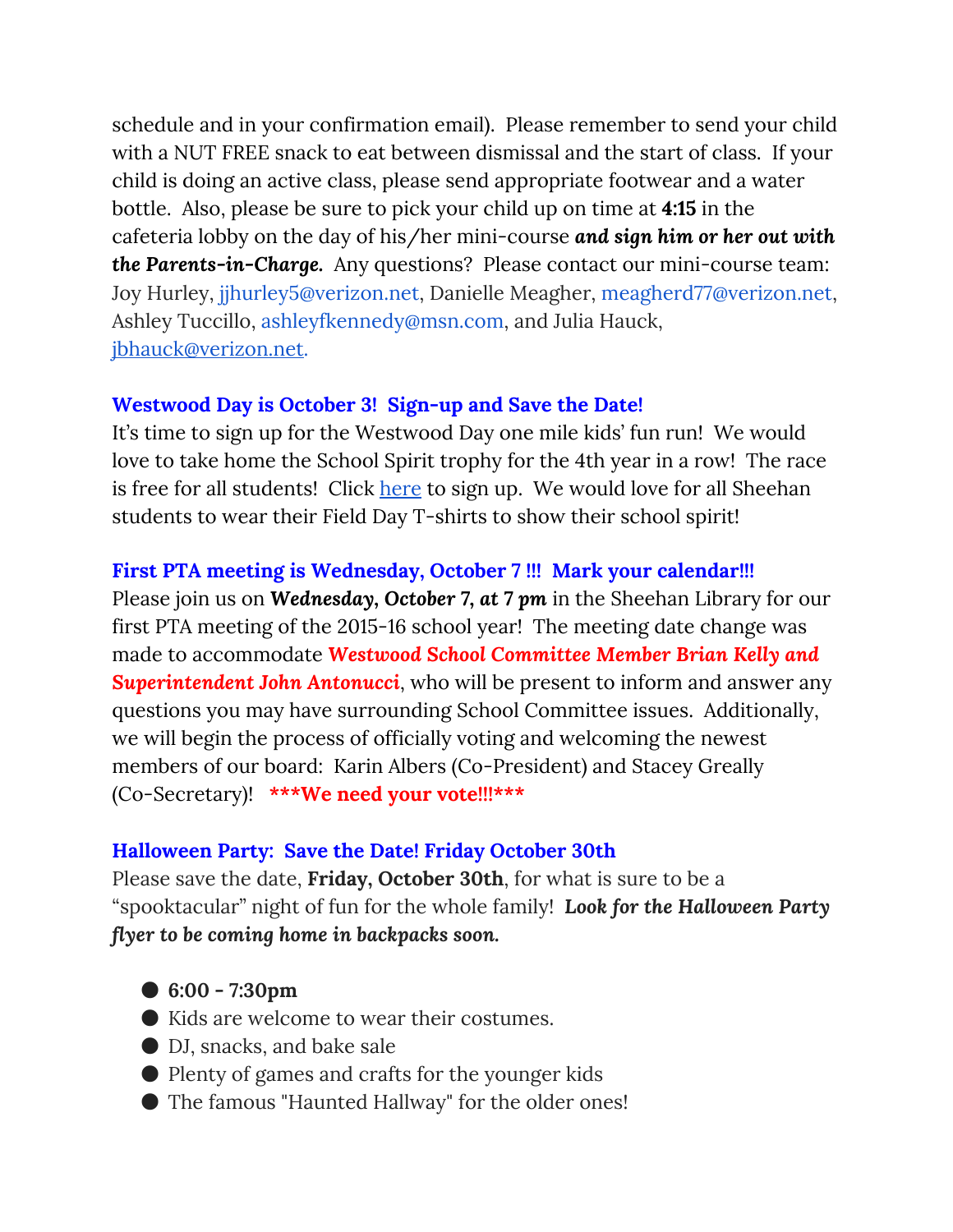- Cost is **\$5 per child,**maximum **\$15 per family**(adults and siblings under 3 are free).
- Need many volunteers!
	- Afternoon "set-up" help: 3-5 pm. (Please note: no children at set-up)
	- Volunteers to help during party (6-7:30pm)
	- Haunted Hallway ghosts and ghouls (also during party @ 6-7:30 pm)
	- Clean-up help: after the party @ 7:30-8 pm

● Finally, do you have any *halloween decorations or spooky items that you would be willing to donate*? The Haunted Hallway is always a great part of the event and the more props, the better!

Please reach out to one of the contacts below if you would like to help:

Susan Cann at 781-551-3489 or susan.cann@verizon.net Sara Herlihy at 617-504-8330 or sarahcherlihy@gmail.com Sue Hicks at 781-603-3459 or [hicks822@me.com](mailto:hicks822@me.com)

### **Fall Picnic!**

We hope everyone had fun catching up with old friends and meeting new friends! What a beautiful evening it was!

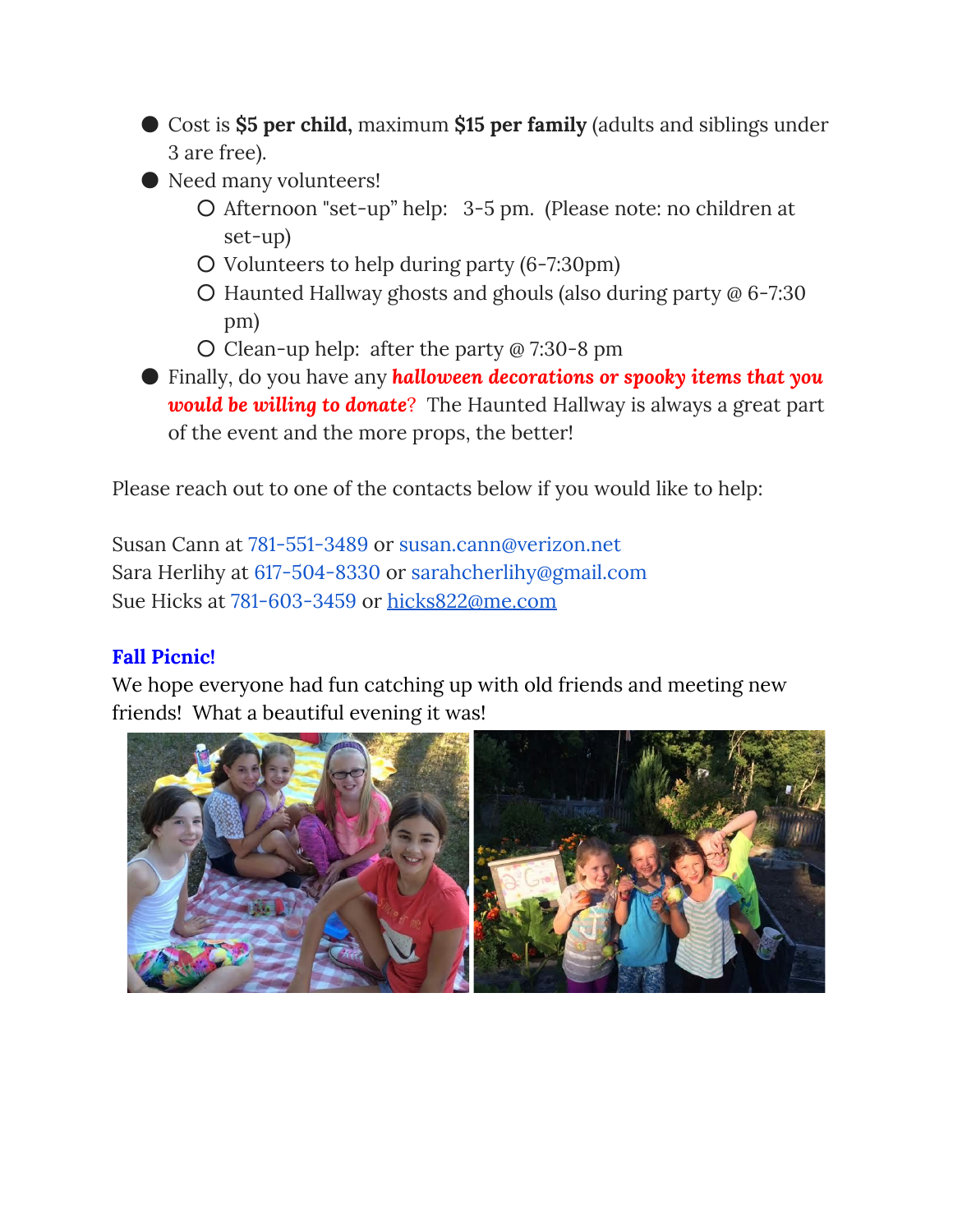

#### **Thank you!**

Special thanks to Sandy Horn and Jaime Rosa for running the apparel booth at Curriculum Night! Orders will arrive in time for the holidays!

Special thanks also to Gail Boruvka, Lisa Tryder, Eileen Hebard, Ellen Monroy, and Sheri Warrington for helping out on Photo Day! We couldn't have done it without you!

# **Board member info:**

Looking for ways to get involved? Questions or concerns? Please reach out to a board member at any time! We'd love to hear from you!

- Co-presidents
	- Dawnmarie Shu [\(dawnmarie\\_shu@hotmail.com\)](mailto:dawnmarie_shu@hotmail.com)
	- Patty Spink [\(pfspink@gmail.com\)](mailto:pfspink@gmail.com)
	- Karin Albers ([kalbers105@gmail.com\)](mailto:kalbers105@gmail.com)

● Co-secretaries

- Andrea Gailunas [\(andrea.gailunas@gmail.com\)](mailto:andrea.gailunas@gmail.com)
- O Co-secretary nominee Stacey Greally [\(staceybreenmd@msn.com\)](mailto:staceybreenmd@msn.com)
- Co-treasurers
	- Laura McGonagle [\(llmcgonagle@verizon.net](mailto:llmcgonagle@verizon.net))
	- Maddy Campbell [\(maddy777@gmail.com\)](mailto:maddy777@gmail.com)